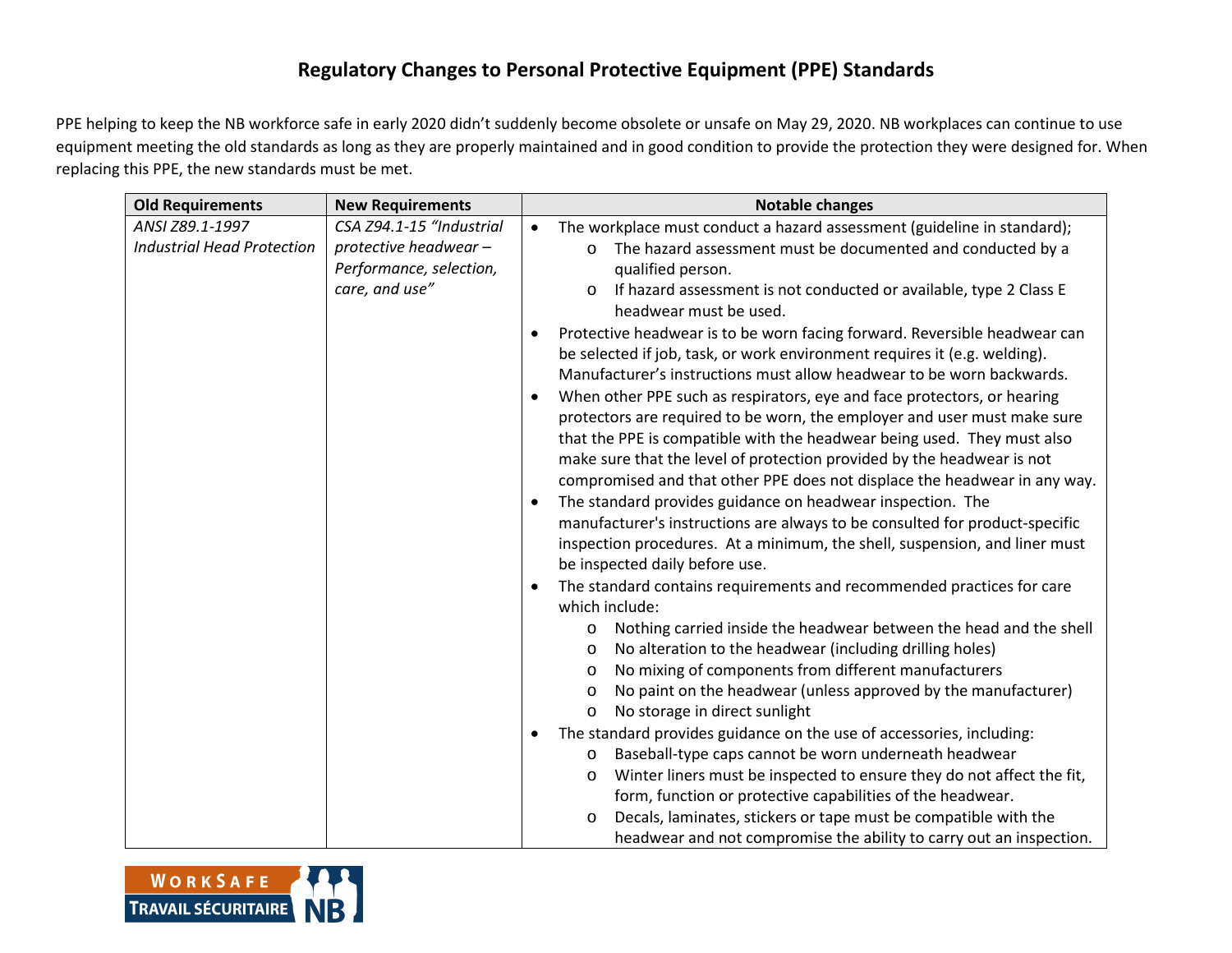|                                                      |                                           | Bandanas, handkerchiefs, hairnet or welder's cap can be worn under<br>$\circ$<br>the headwear if worn smoothly over the head (don't create pressure<br>points)<br>Chinstraps to be used when the headwear can be dislodged from the<br>$\circ$<br>user's head.<br>The standard limits the use of insect repellent or other chemicals unless<br>allowed by the manufacturer.<br>The standard provides guidance on use of high-visibility headwear.<br>٠                                                                                                                                                                                        |
|------------------------------------------------------|-------------------------------------------|-----------------------------------------------------------------------------------------------------------------------------------------------------------------------------------------------------------------------------------------------------------------------------------------------------------------------------------------------------------------------------------------------------------------------------------------------------------------------------------------------------------------------------------------------------------------------------------------------------------------------------------------------|
| CSA Z94.3-92 "Industrial<br>eye and face protectors" | CSA Z94.3-15 "Eye and<br>face protectors" | The new standard contains two additional hazards, laser radiation and<br>$\bullet$<br>electric arc flash.<br>It also requires that<br>٠<br>o Class 1 (spectacles) or class 2 protectors (goggles) must be used in<br>addition to a welding helmet.<br>Side shields for safety glasses and prescription safety glasses must be<br>$\circ$<br>integrated or permanently attached to the frame.<br>The new standard refers to CSA Z94.3.1 "Guideline for selection, use and care<br>$\bullet$<br>of eye and face protectors" for the selection of protectors (the most recent<br>version should be used to ensure the most up to date guidance). |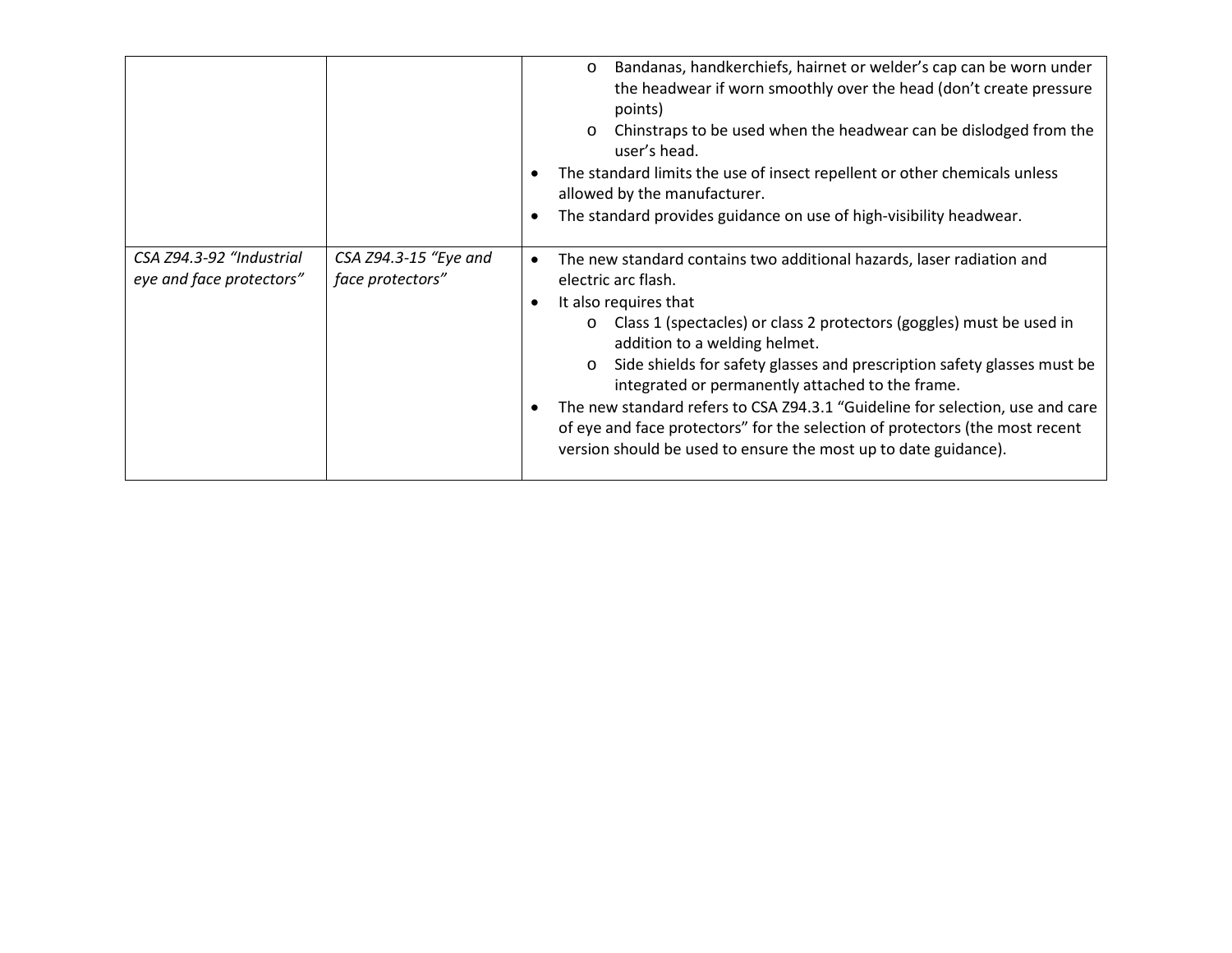| CSA Z94.2-94 "Hearing   | CSA Z94.2-14 "Hearing   | The new standard contains                                                                                                                   |  |  |  |
|-------------------------|-------------------------|---------------------------------------------------------------------------------------------------------------------------------------------|--|--|--|
| Protectors"             | protection devices -    | Direction on fit, care and use of hearing protection devices (HPD). Employer                                                                |  |  |  |
|                         | Performance, selection, | is to:                                                                                                                                      |  |  |  |
|                         | care and use"           | Provide information on risk and consequences of exposure to<br>$\circ$                                                                      |  |  |  |
|                         |                         | excessive noise.                                                                                                                            |  |  |  |
|                         |                         | Demonstrate proper fitting technique through one on one training.<br>$\circ$                                                                |  |  |  |
|                         |                         | Prohibit hair, jewellery or clothing that could interfere with the seal<br>$\circ$<br>of earmuffs.                                          |  |  |  |
|                         |                         | Train HPD users at least once every two years.                                                                                              |  |  |  |
|                         |                         | A table to assist with HPD selection based on class and noise exposure.                                                                     |  |  |  |
|                         |                         | Direction on issuing and using devices. Employer is to:                                                                                     |  |  |  |
|                         |                         | Review alternatives (new products and technological advances) for<br>$\circ$<br>each HPD user every 2 years.                                |  |  |  |
|                         |                         | Consider comfort and environmental factors in HPD selection.<br>$\Omega$                                                                    |  |  |  |
|                         |                         | Consider other PPE in HPD selection to ensure no or minimal<br>$\circ$                                                                      |  |  |  |
|                         |                         | interference with hard hats, goggles, eyeglasses, and respirators                                                                           |  |  |  |
|                         |                         | Counsel HPD users during initial fitting on the effect HPDs can have<br>$\circ$                                                             |  |  |  |
|                         |                         | on understanding speech and hearing auditory signals.                                                                                       |  |  |  |
|                         |                         | Consider alarms, warning or call signals in HPD selection. Users<br>O                                                                       |  |  |  |
|                         |                         | should test audibility of warning, signals and alarms.                                                                                      |  |  |  |
|                         |                         | Provide a wide range of HPD options to ensure proper fit for each<br>$\circ$                                                                |  |  |  |
|                         |                         | user and have adequate stock to ensure replacements and repairs.                                                                            |  |  |  |
|                         |                         | Direction to ensure proper cleaning, use, maintenance and replacement that                                                                  |  |  |  |
|                         |                         | can help the employer and HPD users to comply with section 38(1) and 38(2)                                                                  |  |  |  |
|                         |                         | of General Regulation 91-191.                                                                                                               |  |  |  |
|                         |                         |                                                                                                                                             |  |  |  |
| CSA Z195M92 "Protective | CSA Z195-14 "Protective | The standard has been expanded to include chainsaw protection which must<br>$\bullet$<br>have the green fir inside a white rectangle label. |  |  |  |
| footwear"               | Footwear"               |                                                                                                                                             |  |  |  |
|                         |                         | It also provides guidance on selecting sole material that will minimise the<br>hazard of slipping.                                          |  |  |  |
|                         |                         |                                                                                                                                             |  |  |  |